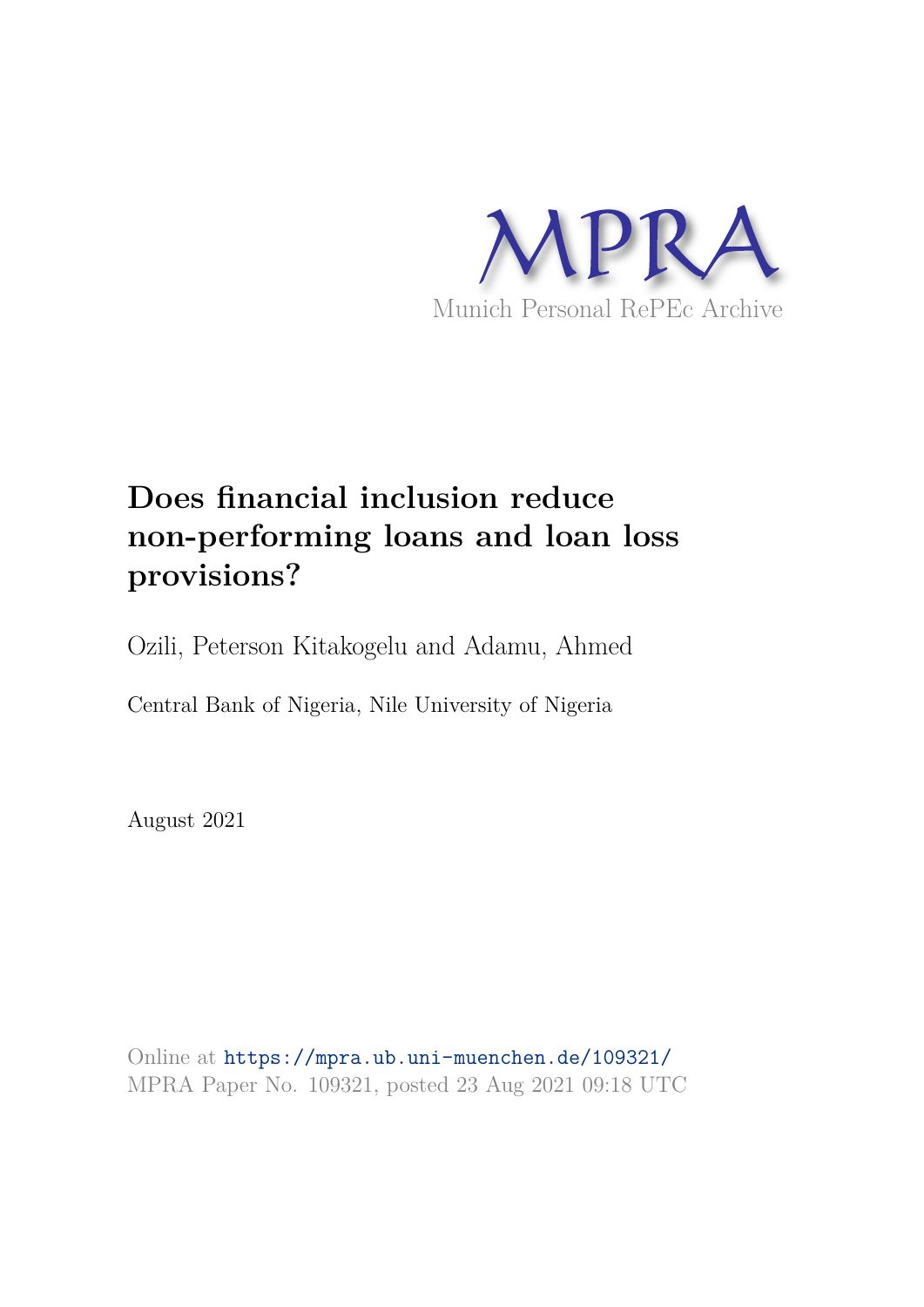# **Does financial inclusion reduce non-performing loans and loan loss provisions?**

## **Peterson K. Ozili**

*Central Bank of Nigeria, Abuja, Nigeria. Nile University of Nigeria, Abuja, Nigeria Email: petersonkitakogelu@yahoo.com* 

## **Ahmed Adamu**

*Nile University of Nigeria, Abuja, Nigeria. Email: ahmed.adamu@nileuniversity.edu.ng* 

## **Abstract**

We examine whether countries that have high levels of financial inclusion have fewer nonperforming loans and loan loss provisions in their banking sectors. The fixed effect panel regression methodology was used to analyse the effect of financial inclusion on bank nonperforming loans and loan loss provisions. Using data from 48 countries, we find that greater formal account ownership is associated with high non-performing loans. Bank loan loss provisions are fewer in countries that have high levels of financial inclusion only when financial inclusion is achieved through the combined use of formal account ownership, bank branch supply and ATM supply. Also, non-performing loans are fewer in countries that experience economic boom and high levels of financial inclusion.

**Keywords**: financial inclusion, non-performing loans, loan loss provisions, financial stability, bank stability, ATM, formal account ownership, credit risk, access to finance.

**JEL Codes**: G21, G28.

#### *Published in*: **Journal of Corporate Governance, Insurance, and Risk Management**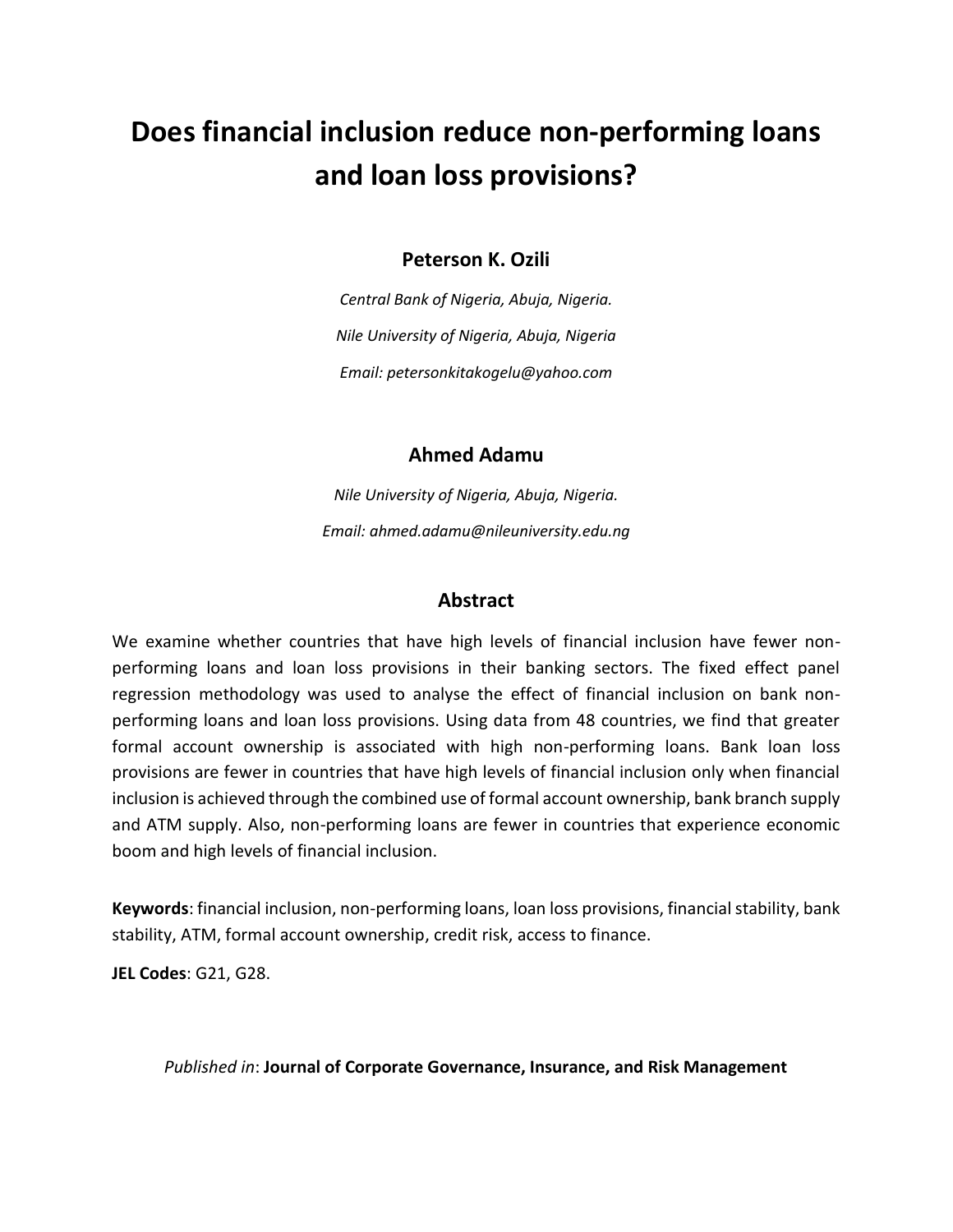# **1. Introduction**

In this paper, we examine whether financial inclusion reduces the size of non-performing loans and loan loss provisions in the banking sector. We examine whether countries that have high levels of financial inclusion have fewer non-performing loans and fewer loan loss provisions in their banking sectors.

Financial inclusion involves bringing unbanked adults into the formal financial sector (Allen et al, 2016; Ozili, 2020). Financial inclusion is a strategy towards economic development especially for unbanked adults. Many countries have taken deliberate steps to increase the level of financial inclusion. There is much research on the benefits of financial inclusion to individuals, firms and households (Subbarao, 2009; Allen 2016; Ozili, 2018). Existing studies show that financial inclusion has some positive benefits for financial institutions (see, Han and Melecky, 2013; García and José, 2016; Ozili, 2018). Only few studies examine the effect of financial inclusion on bank non-performing loans while existing studies have not examined the effect of financial inclusion on bank loan loss provisions.

In the literature, some studies suggest that financial inclusion can improve financial stability by increasing the deposit base of banks, and increasing the number of financial institutions and financial instruments (see, Hannig and Jansen, 2010; Han and Melecky, 2013; García and José, 2016). But these studies did not examine the effect of financial inclusion on indicators of bank stability such as non-performing loans and loan loss provisions. This paper addresses this gap in the literature. Non-performing loans are important indicators of bank soundness and stability (Nkusu, 2011). Loan loss provision is also an important indicator of bank safety from a prudential regulatory perspective (Ozili, 2021c). Bank supervisors require banks to reduce the size of nonperforming loans (Boudriga et al, 2009), and to keep sufficient loan loss provisions to mitigate their credit risk exposure (Ozili, 2017). Understanding how financial inclusion affects bank stability is important because it can help bank regulators to understand the contribution of financial inclusion to the overall soundness of the banking sector.

In the paper, we estimate the effect of several measures of financial inclusion on bank nonperforming loans and loan loss provisions. We find some evidence that financial inclusion, together with some macroeconomic conditions, improves bank stability by reducing the size of non-performing loans and loan loss provisions in the banking sector.

This study contributes to the banking literature. It shows that financial inclusion is a determinant of bank stability. This study also contributes to studies that examine the consequence of financial inclusion. It shows that greater formal account ownership is associated with high non-performing loans, but the use of formal accounts together with other financial indicators lowers the size of loan loss provisions.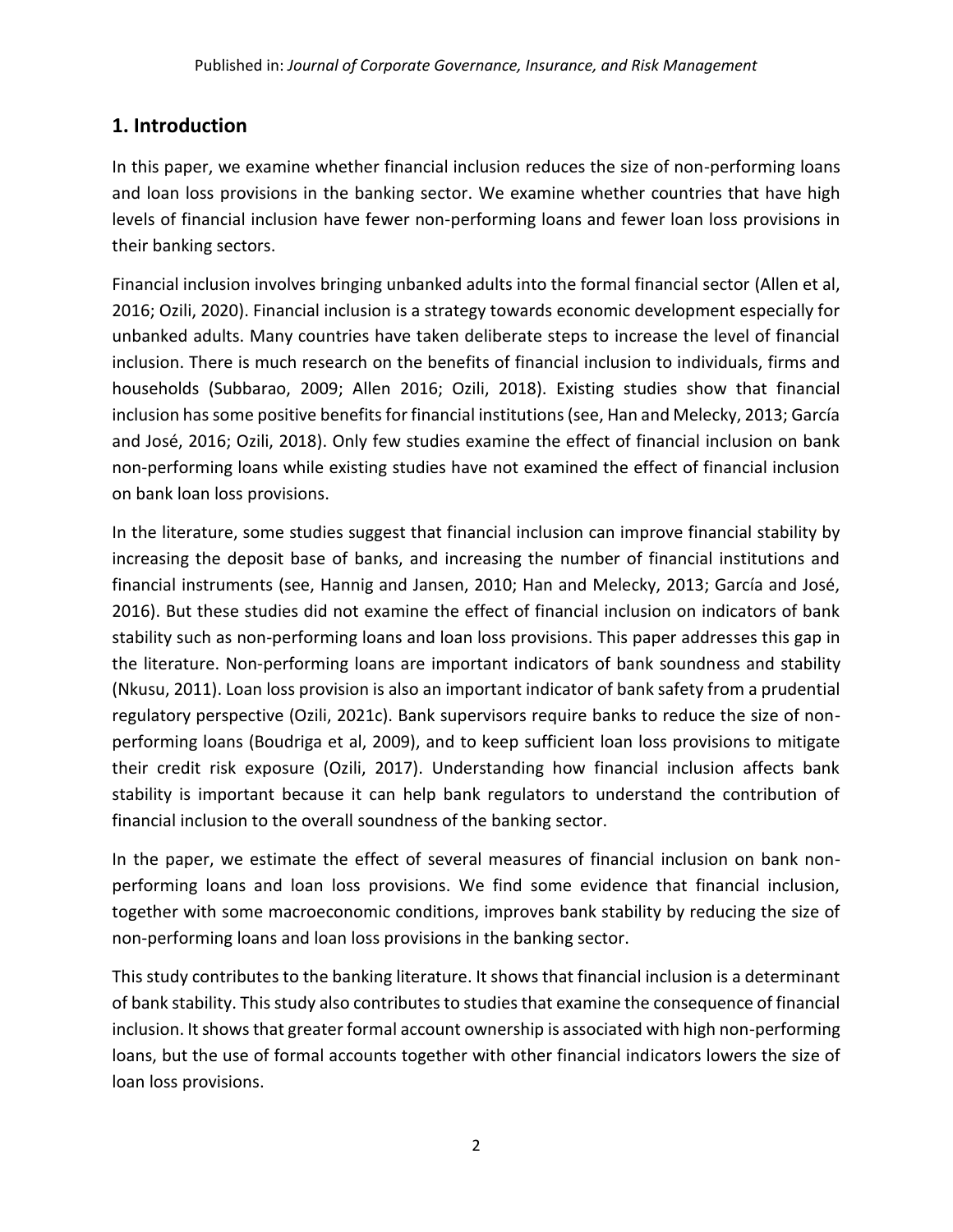The rest of the paper is structured as follows. Section 2 presents the literature review and hypotheses. Section 3 presents the research design, including the data, model and variable justification. Section 4 reports and discuss the results. Section 5 concludes.

# **2. Literature review and hypothesis development**

#### **2.1. Literature review**

Some studies examine how bank behavior or activities affect financial inclusion. For instance, Léon and Zins (2020) examine whether the development of regional foreign banks increase financial inclusion for firms and households. They use African bank data. They find that the presence of regional foreign banks increase firms' access to credit. Owen and Pereira (2018) examine the association between financial inclusion and banking structure in a cross country analysis. They use several indicators of financial inclusion and banking structure. Their results show that greater banking industry concentration is associated with more access to deposit accounts and loans. They also find that financial inclusion is higher in countries in which regulations allow banks to engage in a broader scope of activities.

Other studies investigate whether financial inclusion affects bank performance and stability. Kumar et al (2021) examine whether financial inclusion increases bank profitability. They analyse 122 Japanese banks from 2004 to 2018. They find that a reduction in the number of bank branches reduces the profitability of Japanese banks. However, increase in the number of loan accounts and automated teller machines (ATMs) did not have a significant effect on bank profitability. Musau et al (2018) analyse the effect of financial inclusion on credit risk in Kenya. Credit risk was measured using the non-performing loan ratio. They analyse 43 commercial banks in Kenya from 2007 to 2015. They find that bank availability, bank accessibility and bank usage had a significant effect on credit risk of commercial banks in Kenya. Ahamed and Mallick (2019) examine the association between financial inclusion and bank stability. They undertake a crosscountry study of 2635 banks in 86 countries from 2004 to 2012. They find that higher levels of financial inclusion have a positive association with bank stability. The positive association is pronounced for (i) banks that have higher customer deposit funding share, (ii) banks that have lower marginal costs of providing banking services, and (iii) banks that operate in countries with stronger institutional quality.

In a separate study, Chauvet and Jacolin (2017) investigate the impact of financial inclusion on bank performance. They analyse 55,596 firms in 79 countries. They find that financial inclusion has a positive impact on firm growth. The positive impact is magnified when banking markets are less concentrated. Ozili (2021a), in a cross country analysis, examine whether high levels of financial inclusion are associated with greater financial risk in the banking sector. Financial risk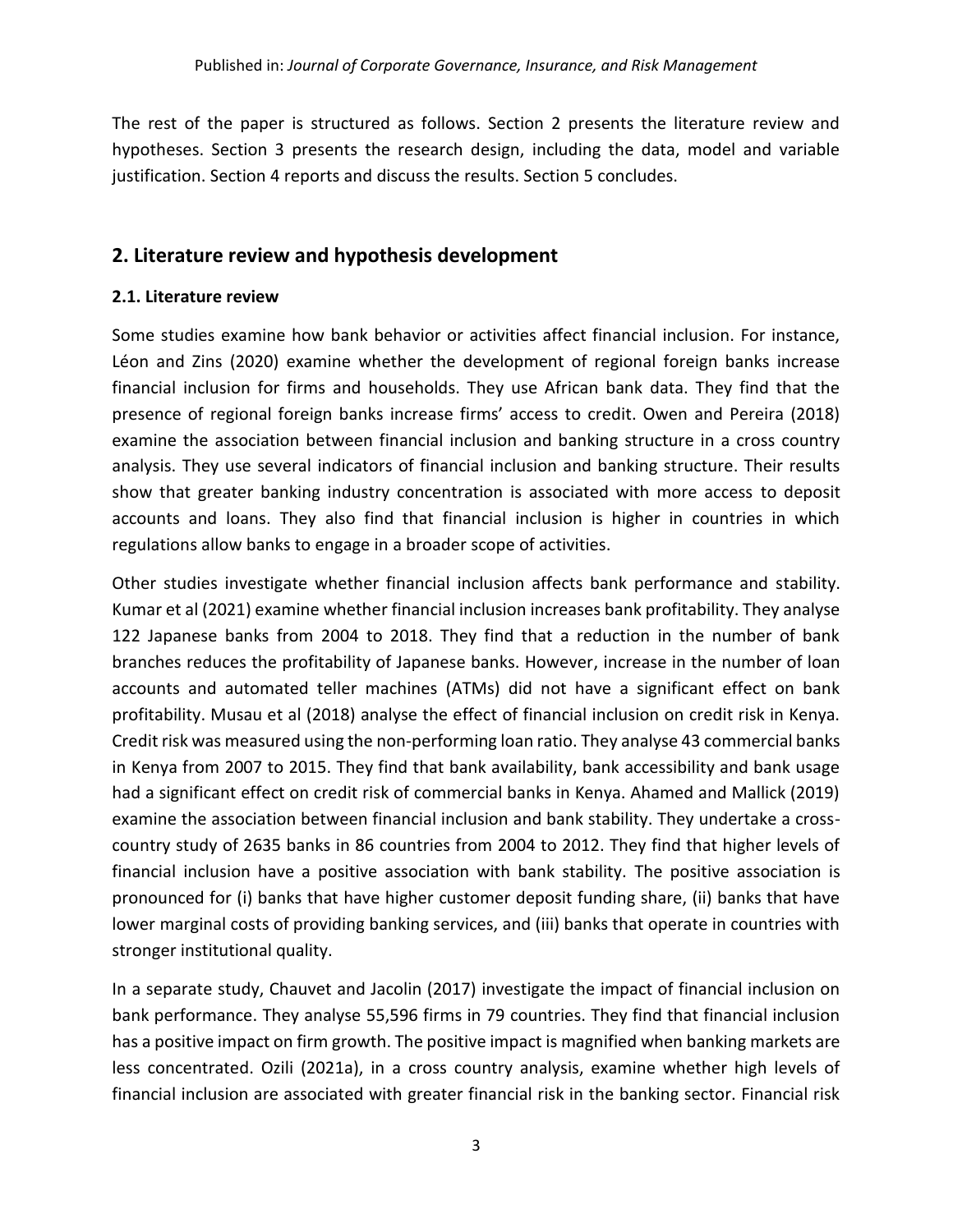was measured using the non-performing loan ratio and cost to income ratio. The results show that higher formal account ownership is associated with higher non-performing loan and high cost inefficiency in the financial sector of developed countries, advanced countries and transition economies. They also find that the combined use of credit cards with increased formal account ownership reduced insolvency risk and improved financial sector efficiency in developing countries.

Markose et al (2020) examine the economic viability of the Prime Minister Jan-Dhan Yojna (PMJDY) financial inclusion scheme introduced in India. They examine whether the scheme is economically viable in terms of the supply side funding gaps that threaten the efficacy and sustainability of the scheme. They analyse the PMDJY data for public sector banks, private sector banks and regional banks from 2014 to 2017. They found a lack of economic viability of PMJDY accounts in the majority of Indian public sector banks due to the rising cost which public sector banks have to bear to sustain the scheme. Muthia et al (2019) examine the effect of financial inclusion on bank efficiency in Indonesia. They examine 26 banks in Indonesia from 2011 to 2016. They find that financial inclusion has a significant and positive effect on bank efficiency. Chen et al (2018) examine whether the promotion of financial inclusion affects the non-performing loans of commercial banks in China. They analyse data from 31 provinces from 2005 to 2016. The results reveal a negative impact of financial inclusion on non-performing loans.

To date, the literature has not examined the effect of financial inclusion on loan loss provisions, particularly how bank loan loss provisions are affected by supply-side financial inclusion instruments such as increase in bank branches and ATM supply. The present study fills this gap in the literature.

# **2.2. Hypothesis development**

We have two main predictions for the effect of financial inclusion on non-performing loans and loan loss provisions. The first prediction is that greater financial inclusion may lead to high nonperforming loans when loans are given to risky individuals, households and businesses (Musau et al, 2018). Loans granted to these risky segments of the population may not be repaid. When the loans are not repaid, it will increase the non-performing loans of banks and subsequently increase the size of loan loss provisions. When this is the case, we predict that greater financial inclusion will increase non-performing loans and loan loss provisions in the banking sector.

H1: greater financial inclusion is associated with higher non-performing loans and loan loss provisions in the banking sector.

On the other hand, greater financial inclusion can provide an opportunity for banks to diversify their loan portfolio to a diverse set of customers. Such loan diversification can help to reduce credit risk that arises from an undiversified loan portfolio. It will also reduce credit risk that arises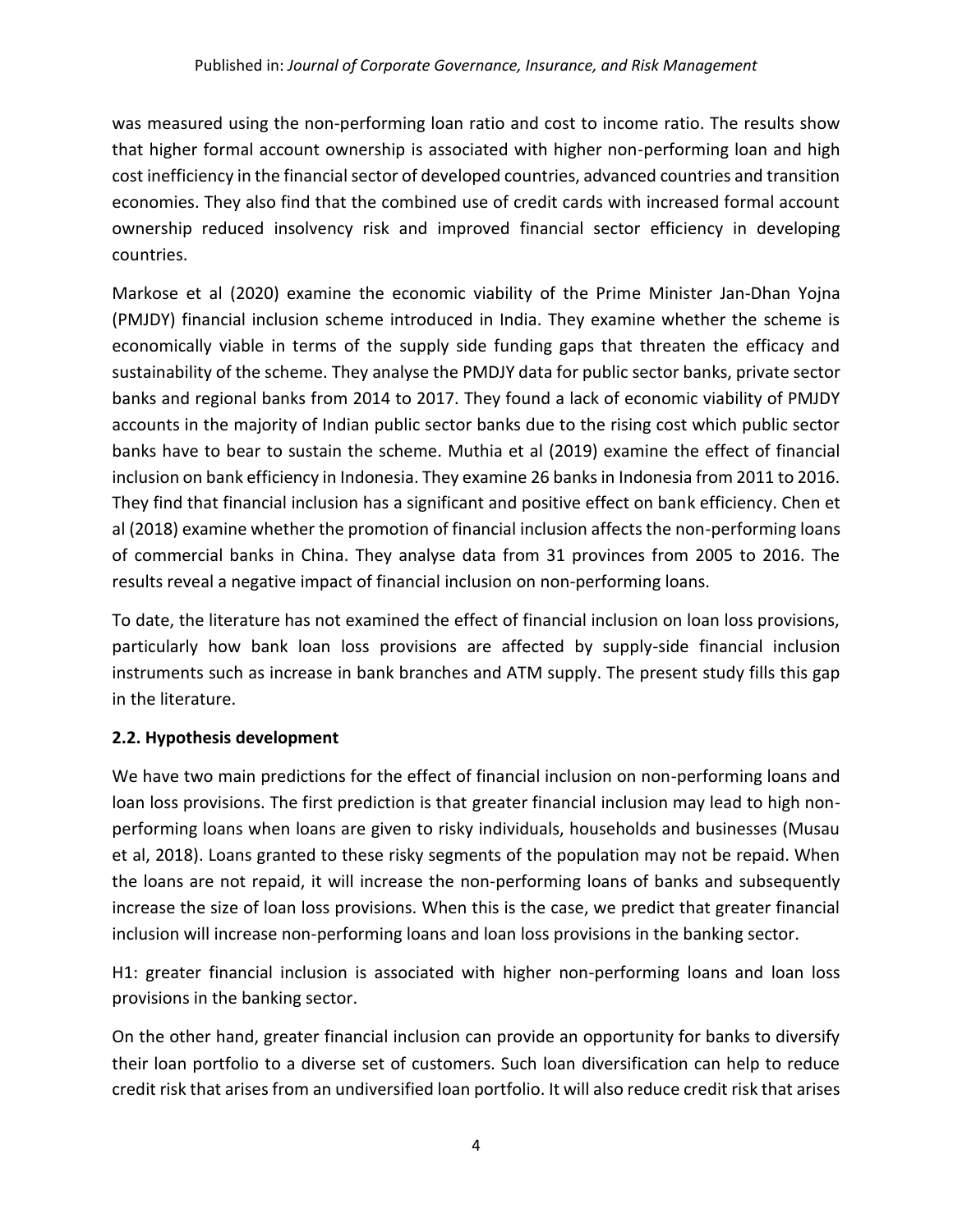from over-lending to a small group of customers which increases concentration risk in the loan portfolio of banks. When the loan portfolio is well diversified, it will not only prevent loans from being concentrated around a narrow group of borrowers, it will also increase the customer base of banks, and provide an opportunity for banks to diversify their loan portfolio thereby reducing concentration risk and credit risk in bank lending. The reduced credit risk will lead to fewer nonperforming loans, and subsequently a reduction in the size of bank loan loss provisions. When this is the case, we predict that financial inclusion will reduce the size of non-performing loans and loan loss provisions. The findings of Morgan and Pontines (2014) supports this prediction. They find that an increase in lending to small and medium-sized enterprises reduces the nonperforming loans of financial institutions.

H2: greater financial inclusion is associated with fewer bank non-performing loans and fewer loan loss provisions in the banking sector.

# **3. Research design**

## **3.1. Data**

The data used in this study was extracted from the global financial development indicators and the world development indicators available in the World Bank database. The dataset covers 48 countries. The countries are reported in table 1. The sample period covers only three years: 2011, 2014 and 2017. The narrow period was selected based on data availability as financial inclusion data was available mostly for the year 2011, 2014 and 2017. Countries that did not have reported data for financial inclusion, non-performing loans and loan loss provisions were removed from the sample, leaving only countries that have the required data in the sample.

# **3.2. The Model**

The econometric model used to estimate the effect of financial inclusion on non-performing loans and loan loss provisions is specified below. The model is estimated using the fixed effect regression estimation procedure.

$$
LLPi, t = c + \beta 1ACCi, t + \beta 2BRi, t + \beta 3ATMi, t + \beta 4NPLi, t + \beta 5GDPi, t + ei, t ....
$$
  
+ *equation* 1

 $NPLi, t = c + \beta 1ACCi, t + \beta 2BRi, t + \beta 3ATMi, t + \beta 4GDPi, t + ei, t ...$  equation 2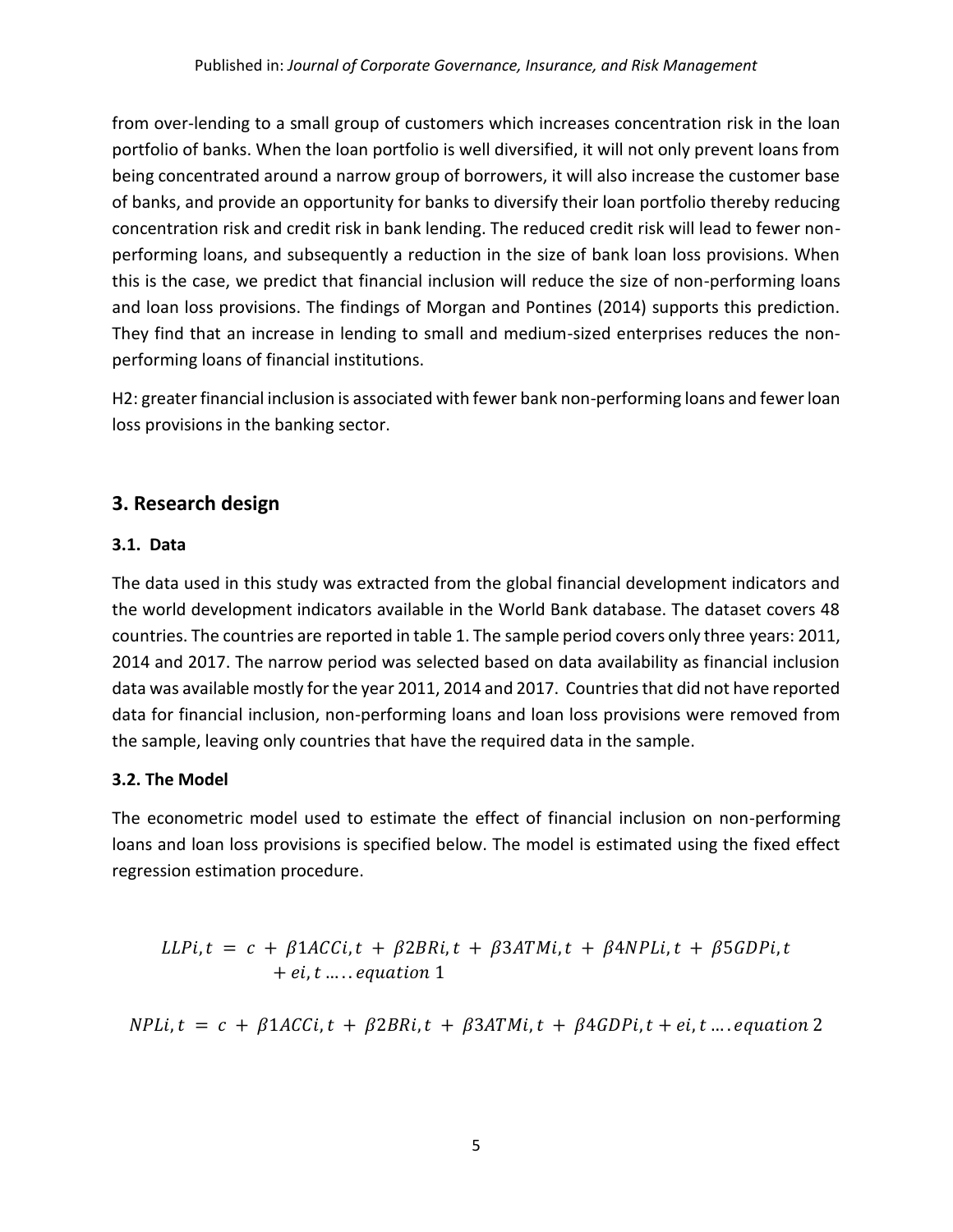where 'c' is the constant term, 'i' is country, and 't' is year. 'ACC' is the number of adults that own an account at a formal financial institution (% age 15+). 'ATM' is the number of automated teller machines (ATMs) per 100,000 adults. 'BR' is the number of bank branches per 100,000 adults. 'NPL' is the bank non-performing loans to gross loans ratio (%). 'LLP' is loan loss provisions divided by gross loans (%). This ratio is derived by multiplying the NPL ratio with the LLC ratio. 'GDP' is real GDP growth rate.

# **3.3. Variable justification**

The ACC, BR and ATM variables are the financial inclusion indicators used in this study. Formal account ownership (ACC), bank branches per 100,000 adults (BR) and ATMs per 100,000 adults (ATM) are widely used as indicators of financial inclusion in the financial inclusion literature (see, for example, Naumenkova et al, 2019; Raza et al, 2019; Ozili, 2020; Neaime and Gaysset, 2018; Ozili, 2018; Emara and El Said, 2021, Ozili, 2021b; Kumar et al, 2021; and Ozili, 2021d).

A financial inclusion index (AFI) variable was also introduced into the model during our additional analyses. The AFI variable was derived as the average of the sum of three financial inclusion variables (i.e. ACC, BR and ATM). We do not have a definite prediction for the impact of the financial inclusion index (AFI) variable on loan loss provisions and non-performing loan.

In the loan loss provisions model in equation 1, the NPL variable controls for the impact of nonperforming loans on loan loss provisions. The literature show that non-performing loan is a major non-discretionary determinant of loan loss provisions in the banking sector (see Ozili and Outa, 2017; Caporale et al, 2018; Danisman et al, 2021). Many studies report a positive relationship between loan loss provisions and non-performing loans because banks will increase loan loss provisions when they expect high non-performing loans. This expectation is consistent with Bhat et al (2019) and Peterson and Arun (2018). Therefore, a positive relationship between loan loss provisions and non-performing loans is expected.

The GDP variable used in the study is real GDP growth rate. The GDP variable controls for the impact of macroeconomic changes on loan loss provisions. The literature shows that real GDP growth, which captures the state of the economy, affects the size of loan loss provisions (see, Floro, 2010; Pool et al, 2015). In times of economic prosperity, loan loss provisions are fewer in the banking sector because debtors can easily repay their debt as their incomes increase and business profit increase. This leads to fewer non-performing loans and fewer loan loss provisions. In recessionary times, loan loss provisions are higher in the banking sector due to tight financial conditions that make it difficult for debtors to repay their debt owed to banks. This leads to higher non-performing loans and higher loan loss provisions (see, Peterson and Arun, 2018; Ozili and Outa, 2017). Therefore, a negative relationship between GDP and LLP is expected.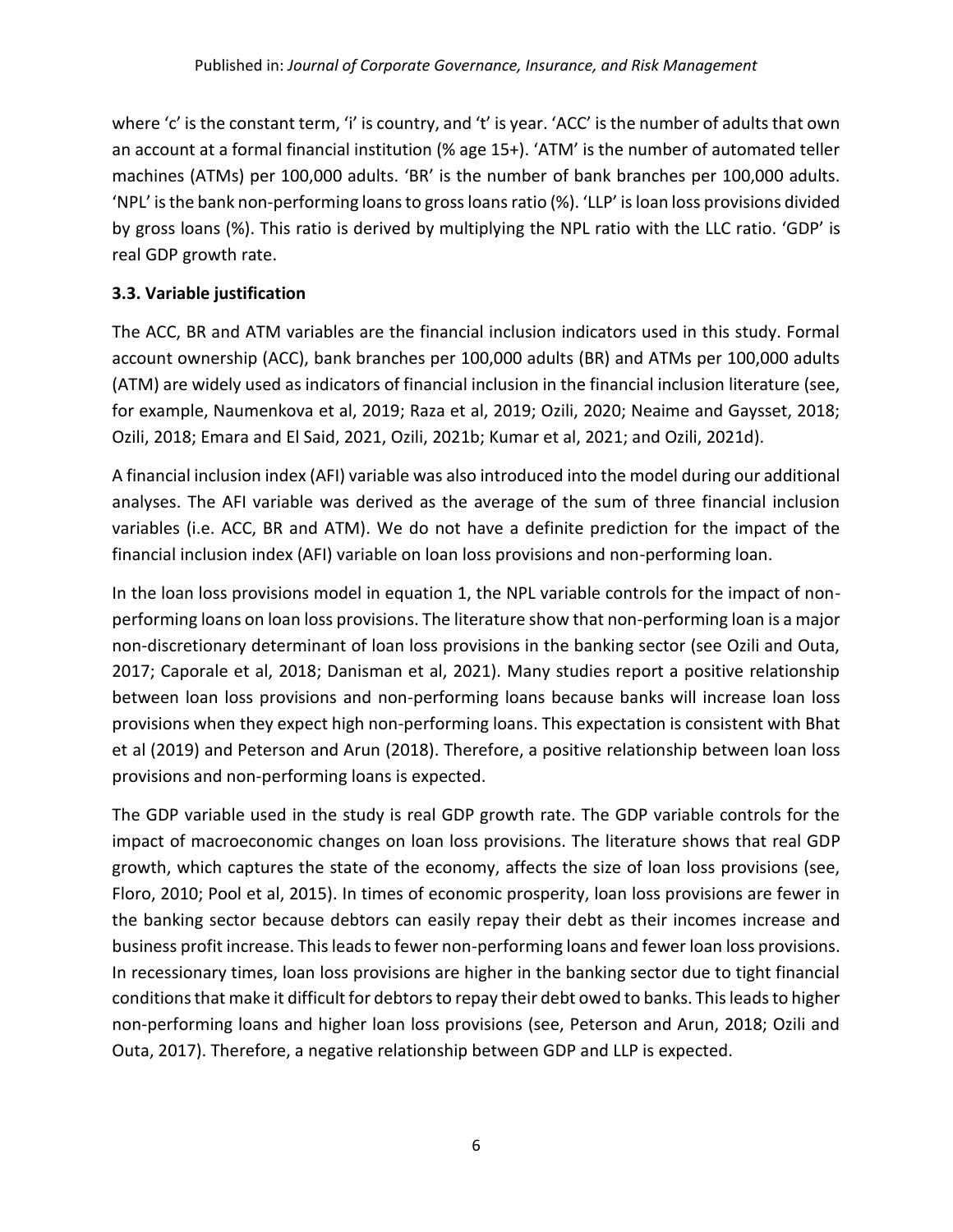# **4. Results**

## **4.1 Descriptive statistics and correlation**

#### 4.1.1. Descriptive statistics

The descriptive statistics result is reported in table 1. The mean values for each country is reported. Bank branch per 100,000 adults (BR) is highest in Spain and Bulgaria, and much lower in Peru and the Philippines. Formal account ownership (ACC) is highest in Denmark, Sweden and Australia, and much lower in Moldova and El Salvador. Automated Teller Machine (ATM) supply is highest in Australia and Austria and much lower in India. Loan loss provisions ratio (LLP) is highest in Brazil, and much lower in Canada. Non-performing loans ratio (NPL) is highest in Cyprus and Ukraine, and much lower in Canada. Real GDP growth rate (GDP) is highest in Turkey, and much lower in Ukraine.

|                    | Table 1: Country-specific descriptive statistics (mean values) |     |              |                |     |                |     |
|--------------------|----------------------------------------------------------------|-----|--------------|----------------|-----|----------------|-----|
|                    | ACC                                                            | ATM | <b>BR</b>    | <b>NPL</b>     | LLP | GDP            | AFI |
| <b>Albania</b>     | 35                                                             | 33  | 22           | 18             | 93  | $\overline{2}$ | 30  |
| Argentina          | 43                                                             | 41  | 13           | $\mathbf{1}$   | 154 | $\overline{2}$ | 32  |
| Armenia            | 26                                                             | 55  | 21           | 5              | 34  | 5              | 34  |
| <b>Australia</b>   | 99                                                             | 165 | 29           | $\mathbf{1}$   | 25  | $\overline{2}$ | 98. |
| Austria            | 97                                                             | 154 | 14           | $\overline{2}$ | 67  | $\overline{2}$ | 88  |
| <b>Belarus</b>     | 70                                                             | 50  | $\mathbf{1}$ | $\overline{7}$ | 45  | $\overline{3}$ | 40  |
| <b>Belgium</b>     | 97                                                             | 90  | 39           | 3              | 48  | $\mathbf{1}$   | 75  |
| <b>Bosnia</b>      | 55                                                             | 46  | 32           | 12             | 91  | $\mathbf{1}$   | 44  |
| <b>Brazil</b>      | 64                                                             | 114 | 19           | 3              | 165 | $\mathbf{1}$   | 66  |
| <b>Bulgaria</b>    | 62                                                             | 93  | 56           | 14             | 74  | $\overline{2}$ | 71  |
| Canada             | 98                                                             | 219 | 22           | 0.6            | 21  | $\overline{2}$ | 113 |
| Colombia           | 37                                                             | 38  | 15           | 3              | 164 | $\overline{4}$ | 30  |
| <b>Costa Rica</b>  | 60                                                             | 65  | 22           | $\mathbf{1}$   | 123 | $\overline{3}$ | 49  |
| Croatia            | 86                                                             | 122 | 34           | 13             | 74  | 0.8            | 81  |
| <b>Cyprus</b>      | 88                                                             | 57  | 47           | 31             | 83  | $\mathbf{1}$   | 64  |
| <b>Czech</b>       | 81                                                             | 49  | 22           | $\overline{4}$ | 55  | $\overline{2}$ | 51  |
| <b>Denmark</b>     | 99                                                             | 55  | 29           | 3              | 51  | $\mathbf{1}$   | 61  |
| <b>Ecuador</b>     | 44                                                             | 30  | 11           | 3              | 123 | $\overline{4}$ | 28  |
| <b>El Salvador</b> | 25                                                             | 33  | 12           | $\overline{2}$ | 122 | $\overline{2}$ | 23  |
| Estonia            | 97                                                             | 77  | 13           | $\overline{2}$ | 32  | 5              | 62  |
| Georgia            | 44                                                             | 65  | 29           | 3              | 66  | 5              | 46  |
| Greece             | 83                                                             | 65  | 30           | 31             | 97  | $-2$           | 59  |
| Guatemala          | 35                                                             | 31  | 33           | $\overline{2}$ | 68  | 3              | 33  |
| <b>Hungary</b>     | 73                                                             | 58  | 15           | 11             | 76  | $\overline{3}$ | 49  |
| India              | 55                                                             | 16  | 12           | 5              | 51  | 6              | 28  |
|                    |                                                                |     |              |                |     |                |     |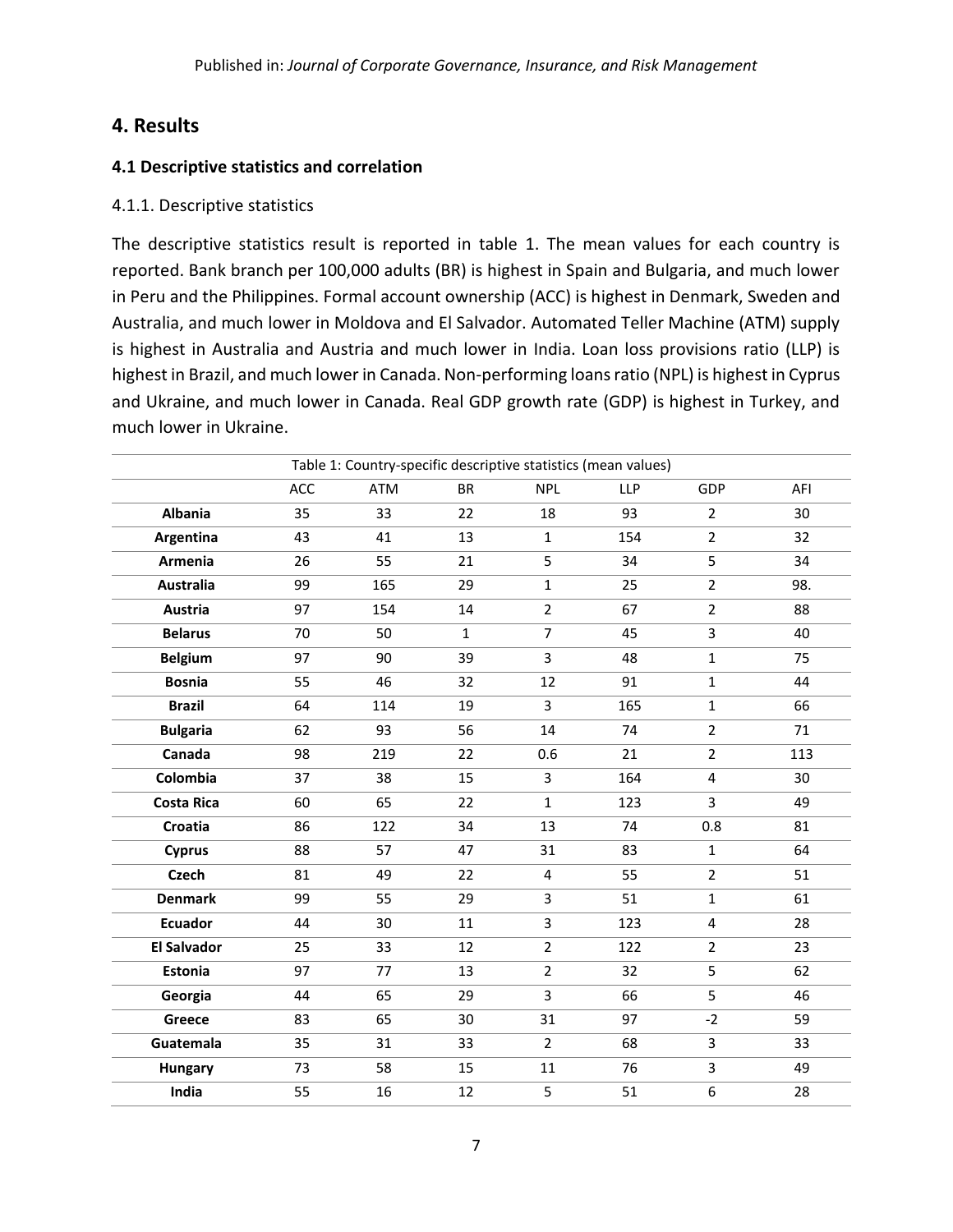#### Published in: *Journal of Corporate Governance, Insurance, and Risk Management*

| Indonesia                           | 34 | 40             | 16             | $\overline{2}$ | 59  | 5                       | 30 |
|-------------------------------------|----|----------------|----------------|----------------|-----|-------------------------|----|
| Ireland                             | 94 | 92             | 23             | 16             | 65  | 6                       | 69 |
| Latvia                              | 91 | 64             | 23             | $\overline{7}$ | 91  | 4                       | 59 |
| <b>Malaysia</b>                     | 77 | 50             | 10             | $\mathbf{1}$   | 31  | 5                       | 46 |
| <b>Mexico</b>                       | 33 | 48             | 14             | $\overline{2}$ | 165 | $\overline{2}$          | 32 |
| <b>Moldova</b>                      | 26 | 33             | 38             | 13             | 79  | 5                       | 32 |
| <b>North Macedonia</b>              | 74 | 55             | 24             | 8              | 124 | $\overline{2}$          | 51 |
| Panama                              | 38 | 58             | 22             | $\overline{2}$ | 50  | $\overline{7}$          | 39 |
| Paraguay                            | 26 | 23             | 9              | $\overline{2}$ | 96  | $\overline{\mathbf{4}}$ | 19 |
| Peru                                | 30 | 65             | $\overline{7}$ | 3              | 129 | 3                       | 34 |
| <b>Philippines</b>                  | 28 | 22             | 8              | $\overline{2}$ | 72  | 5                       | 20 |
| <b>Russia</b>                       | 63 | 155            | 34             | $\overline{7}$ | 85  | $\overline{2}$          | 84 |
| Saudi Arabia                        | 62 | 66             | 8              | $\mathbf{1}$   | 159 | $\overline{4}$          | 45 |
| Singapore                           | 97 | 62             | 9              | $\mathbf{1}$   | 38  | 4                       | 56 |
| <b>Slovak</b>                       | 80 | 57             | 26             | 4              | 63  | $\overline{2}$          | 54 |
| Slovenia                            | 97 | 98             | 33             | 8              | 72  | $\overline{2}$          | 76 |
| Spain                               | 94 | 125            | 72             | 6              | 67  | $\mathbf{1}$            | 97 |
| Sweden                              | 99 | 39             | 19             | $\mathbf{1}$   | 28  | $\overline{2}$          | 52 |
| <b>Thailand</b>                     | 77 | 104            | 11             | $\overline{2}$ | 55  | $\mathbf{1}$            | 64 |
| <b>Turkey</b>                       | 60 | 71             | 18             | $\overline{2}$ | 82  | $\overline{7}$          | 50 |
| Uganda                              | 27 | $\overline{4}$ | $\overline{2}$ | $\overline{4}$ | 56  | 6                       | 11 |
| <b>Ukraine</b>                      | 52 | 92             | 0.9            | 29             | 122 | 0.4                     | 48 |
| <b>United Arab</b>                  | 76 | 61             | 12             | 6              | 82  | 4                       | 49 |
| <b>Emirate</b>                      |    |                |                |                |     |                         |    |
| <b>Full sample average</b>          | 65 | 69             | 21             | 6              | 81  | 3                       | 52 |
| <b>Source: Authors' computation</b> |    |                |                |                |     |                         |    |

#### 4.1.2. Correlation analysis

The correlation analysis is reported in table 2. In the correlation analysis, LLP is positive and significantly correlated with NPL as expected. Interestingly, LLP is negatively correlated with the three financial inclusion variables. The ACC, BR and ATM variables have a negative and significant correlation with LLP. This suggests that higher financial inclusion (i.e., higher formal account ownership, bank branch supply and ATM supply) is associated with fewer loan loss provisions. Meanwhile, NPL is positive and significantly correlated with BR. This suggest that increase in bank branches is associated with higher non-performing loans. Finally, the correlation between the three financial inclusion variables (ACC, BR and ATM) is low. Therefore, multi-collinearity is not a problem in our analysis.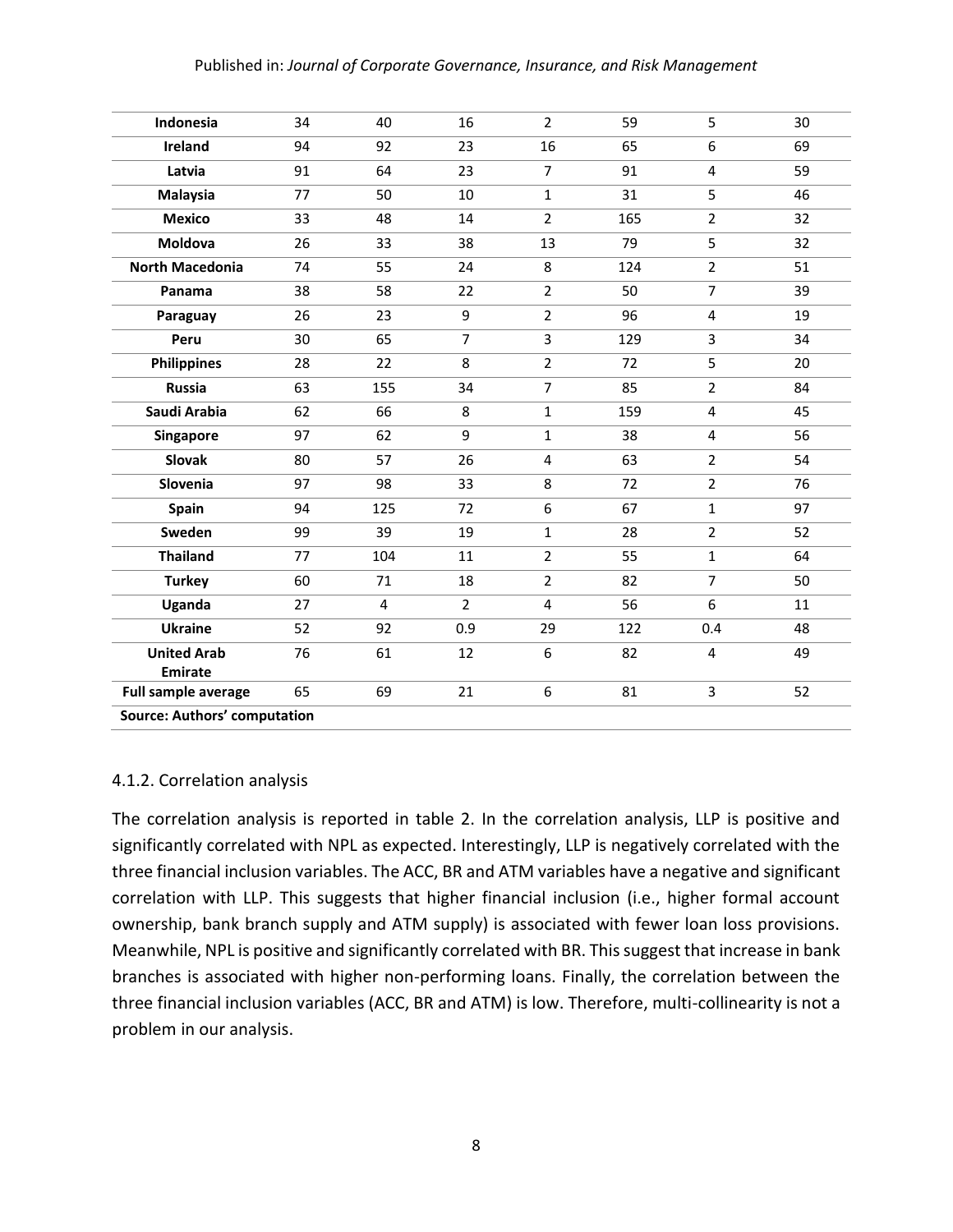| Variables  | <b>LLP</b>  | <b>NPL</b> | GDP         | <b>ACC</b> | <b>BR</b>  | ATM        | AFI   |
|------------|-------------|------------|-------------|------------|------------|------------|-------|
| <b>LLP</b> | 1.000       |            |             |            |            |            |       |
|            | -----       |            |             |            |            |            |       |
|            |             |            |             |            |            |            |       |
|            |             |            |             |            |            |            |       |
| <b>NPL</b> | $0.179**$   | 1.000      |             |            |            |            |       |
|            | (2.16)      |            |             |            |            |            |       |
|            | ((0.03))    | -----      |             |            |            |            |       |
|            |             |            |             |            |            |            |       |
| GDP        | $-0.07$     | $-0.234**$ | 1.000       |            |            |            |       |
|            | $(-0.83)$   | $(-2.85)$  | -----       |            |            |            |       |
|            | ((0.40))    | ((0.00))   | -----       |            |            |            |       |
|            |             |            |             |            |            |            |       |
| ACC        | $-0.383***$ | 0.102      | $-0.306***$ | 1.000      |            |            |       |
|            | $(-4.92)$   | (1.22)     | $(-3.82)$   | -----      |            |            |       |
|            | ((0.00))    | ((0.23))   | ((0.00))    |            |            |            |       |
|            |             |            |             |            |            |            |       |
| BR         | $-0.165**$  | $0.212**$  | $-0.271***$ | $0.272***$ | 1.000      |            |       |
|            | $(-1.99)$   | (2.58)     | $(-3.33)$   | (3.36)     | -----      |            |       |
|            | ((0.04))    | ((0.01))   | ((0.00))    | ((0.00))   |            |            |       |
|            |             |            |             |            |            |            |       |
| ATM        | $-0.199**$  | $-0.003$   | $-0.295***$ | $0.559***$ | $0.312***$ | 1.000      |       |
|            | $(-2.41)$   | $(-0.041)$ | $(-3.67)$   | (8.02)     | (3.91)     | -----      |       |
|            | ((0.02))    | ((0.96))   | (0.00)      | ((0.00))   | ((0.00))   | -----      |       |
|            |             |            |             |            |            |            |       |
| AFI        | $-0.310***$ | 0.082      | $-0.363***$ | $0.801***$ | $0.513***$ | $0.916***$ | 1.000 |
|            | $(-3.87)$   | (0.98)     | $(-4.62)$   | (15.91)    | (7.09)     | (27.23)    | ----- |
|            | (0.00)      | ((0.32))   | ((0.00))    | ((0.00))   | ((0.00))   | ((0.00))   | ----- |

Source: Authors' computation. \*\*\*, \*\*, \* denote significance at 1%, 5% and 10% levels. Numbers in double parenthesis are p-values. Numbers in single parenthesis are t-values

#### **4.2. Regression results**

#### 4.2.1. Effect of financial inclusion on loan loss provisions

First, we examine the effect of the individual financial inclusion variables on loan loss provisions using a step-wise panel regression procedure. The result is reported in table 3. The ACC, BR and ATM coefficients are statistically insignificant in column 1, 2 and 3. The result suggests that each of the financial inclusion variables do not have a significant effect on loan loss provisions when they are examined separately.

Next, we introduce the three financial inclusion variables into the model and re-estimate the model. The result is reported in column 4. The ACC, BR and ATM coefficients are statistically insignificant in column 4. This indicates that the number of formal account ownership, bank branches and automated teller machines do not significantly affect the size of loan loss provisions when they are examined together.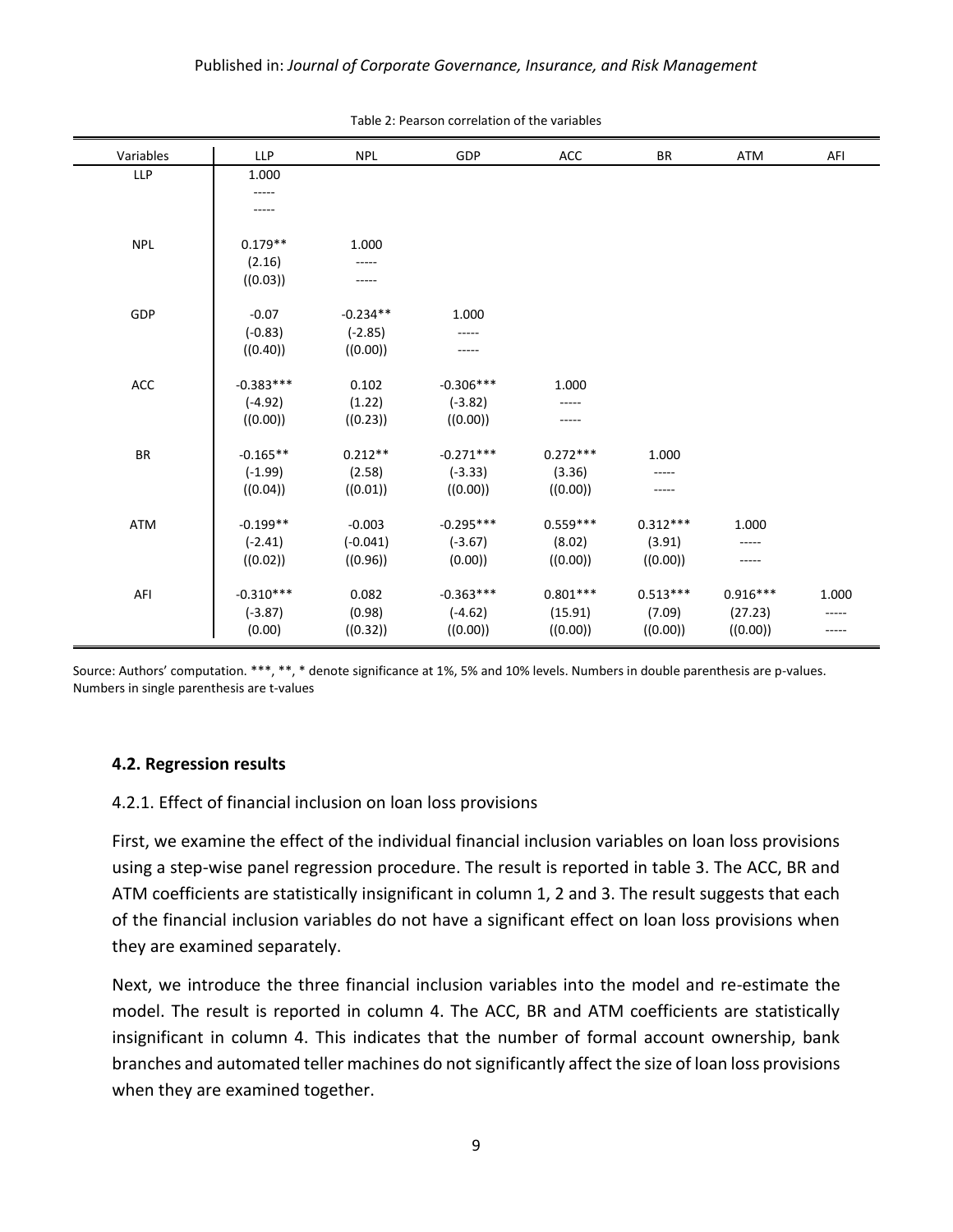Next, we introduce the financial inclusion index variable (AFI) as a proxy for financial inclusion, and examine its effect on loan loss provisions. The result is reported in column 5. The AFI coefficient is statistically insignificant. This suggest that financial inclusion has no significant effect on loan loss provisions.

Further, we perform some interaction analysis to determine whether the individual financial inclusion variables may have some effect on loan loss provisions when they are combined. The result is reported in columns 6 and 7. The ACC\*ATM coefficient is positive and significant in columns 6 and 7. This suggests that loan loss provisions are higher in countries that have greater formal account ownership and greater ATM supply. Similarly, BR\*ATM coefficient is positive and significant in column 6 and 7. This suggests that loan loss provisions are higher in countries that have greater bank branch and greater ATM supply. Finally, the ACC\*BR\*ATM coefficient is negative and significant in column 7. This suggests that loan loss provisions are fewer in countries that have high levels of formal account ownership, bank branch supply and ATM supply.

| Dependent variable: LLP |               |                   |               |                |                      |               |                |
|-------------------------|---------------|-------------------|---------------|----------------|----------------------|---------------|----------------|
|                         |               | Stepwise analysis |               | AFI index      | Interaction analysis |               |                |
|                         | $\mathbf{1}$  | $\overline{2}$    | 3             | $\overline{4}$ | 5                    | 6             | $\overline{7}$ |
|                         | Coefficient   | Coefficient       | Coefficient   | Coefficient    | Coefficient          | Coefficient   | Coefficient    |
|                         | (t-statistic) | (t-statistic)     | (t-statistic) | (t-statistic)  | (t-statistic)        | (t-statistic) | (t-statistic)  |
| C                       | 62.383***     | 68.242***         | 77.371***     | 68.429 ***     | 78.299***            | 78.112***     | 95.514***      |
|                         | (4.39)        | (8.25)            | (9.23)        | (4.45)         | (6.04)               | (3.73)        | (4.13)         |
| <b>ACC</b>              | 0.049         |                   |               | 0.137          |                      | 0.197         | $-0.066$       |
|                         | (0.24)        |                   |               | (0.62)         |                      | (0.60)        | $(-0.18)$      |
| <b>BR</b>               |               | $-0.101$          |               | 0.090          |                      | 0.130         | $-1.156$       |
|                         |               | $(-0.31)$         |               | (0.25)         |                      | (0.18)        | $(-1.13)$      |
| <b>ATM</b>              |               |                   | $-0.155$      | $-0.187$       |                      | $-0.811***$   | $-1287***$     |
|                         |               |                   | $(-1.44)$     | $(-1.52)$      |                      | $(-2.99)$     | $(-3.34)$      |
| <b>AFI</b>              |               |                   |               |                | $-0.229$             |               |                |
|                         |               |                   |               |                | $(-0.99)$            |               |                |
| <b>NPL</b>              | $1.413***$    | $1.419***$        | $1.471***$    | $1.382***$     | $1.436***$           | $1.305***$    | $1.302***$     |
|                         | (5.69)        | (5.88)            | (6.36)        | (5.50)         | (5.97)               | (5.25)        | (5.29)         |
| <b>GDP</b>              | $1.627***$    | $1.543***$        | $1.386**$     | $1.504**$      | $1.392**$            | $1.687***$    | $1.718***$     |
|                         | (2.77)        | (2.72)            | (2.46)        | (2.52)         | (2.37)               | (2.84)        | (2.93)         |
| <b>ACC*ATM</b>          |               |                   |               |                |                      | $0.006**$     | $0.012**$      |
|                         |               |                   |               |                |                      | (2.03)        | (2.64)         |
| ACC*BR                  |               |                   |               |                |                      | $-0.011$      | 0.006          |
|                         |               |                   |               |                |                      | $(-1.15)$     | (0.43)         |
| <b>BR*ATM</b>           |               |                   |               |                |                      | $0.008*$      | $0.035**$      |
|                         |               |                   |               |                |                      | (1.65)        | (2.11)         |
| ACC*BR*ATM              |               |                   |               |                |                      |               | $-0.0003*$     |
|                         |               |                   |               |                |                      |               | $(-1.72)$      |
|                         |               |                   |               |                |                      |               |                |
| R <sup>2</sup>          | 94.51         | 94.52             | 94.63         | 94.66          | 94.57                | 95.08         | 95.25          |
| Adjusted R <sup>2</sup> | 91.34         | 91.39             | 91.57         | 91.38          | 91.43                | 91.79         | 91.97          |
| <b>F-statistic</b>      | 29.81         | 30.17             | 30.87         | 28.88          | 30.13                | 28.85         | 29.05          |

<sup>10</sup>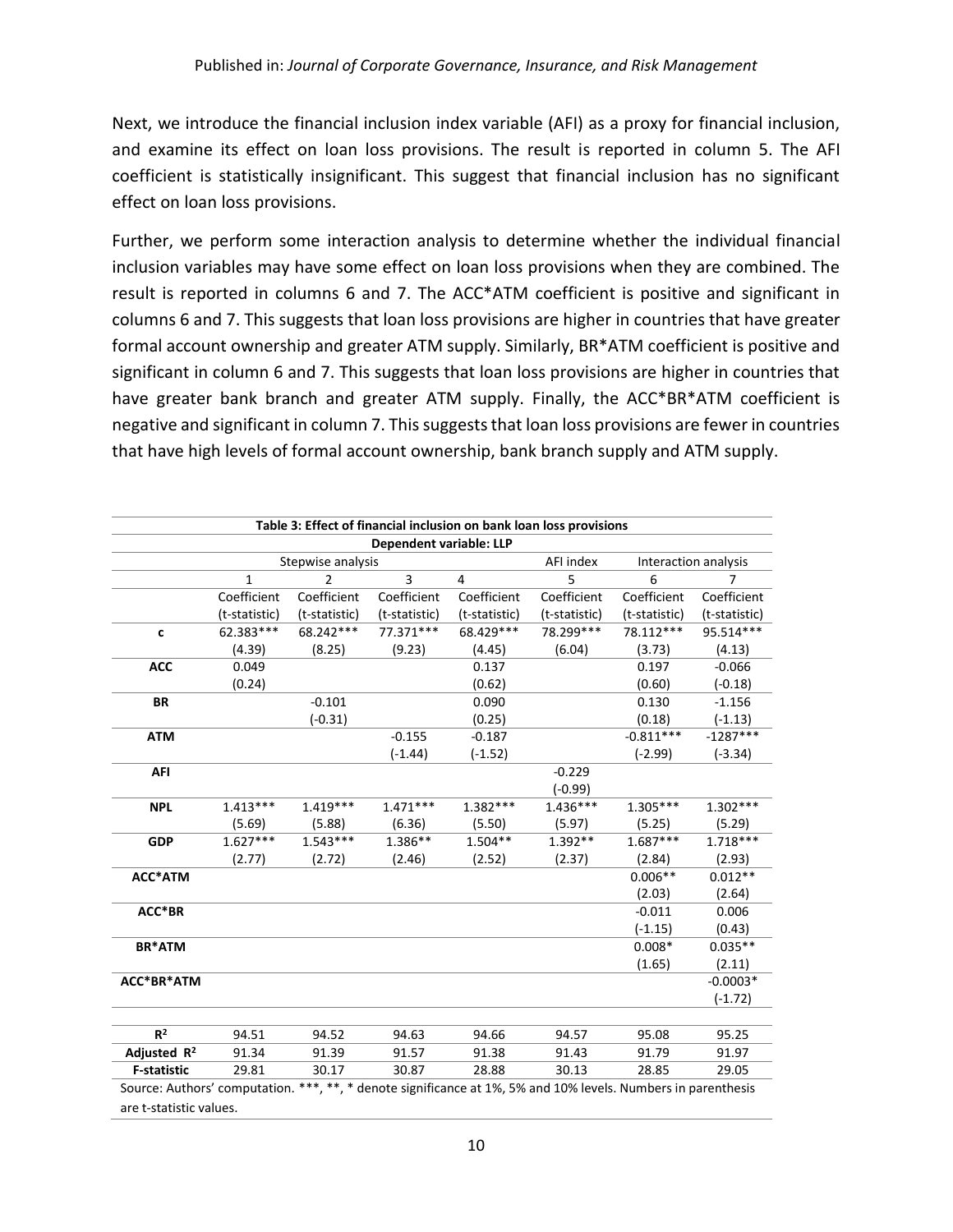## 4.2.2. Transient effect of financial inclusion on loan loss provisions

In this section, we investigate the transient effect of each financial inclusion variable on loan loss provisions. To do this, we interact each financial inclusion variable on each control variable in order to determine their transient effects. The result is reported in table 4. The ATM\*NPL coefficient is positive and significant. This suggest that loan loss provisions are higher in countries that have high ATM supply and high non-performing loans. The result implies that higher ATM supply (or high financial inclusion) did not dampen the effect of non-performing loans on the size of loan loss provisions. Meanwhile, the ACC\*NPL, ACC\*GDP, BR\*NPL, AFI\*NPL, AFI\*GDP, BR\*GDP and ATM\*GDP coefficients are insignificant.

| Table 4: Effect of financial inclusion on loan loss provisions: transient effect       |               |               |               |               |  |  |  |
|----------------------------------------------------------------------------------------|---------------|---------------|---------------|---------------|--|--|--|
| Dependent variable: LLP                                                                |               |               |               |               |  |  |  |
|                                                                                        | Coefficient   | Coefficient   | Coefficient   | Coefficient   |  |  |  |
|                                                                                        | (t-statistic) | (t-statistic) | (t-statistic) | (t-statistic) |  |  |  |
| C                                                                                      | 51.810***     | 70.499 ***    | 74.185***     | 78.880 ***    |  |  |  |
|                                                                                        | (2.74)        | (4.57)        | (4.71)        | (4.97)        |  |  |  |
| <b>ACC</b>                                                                             | 0.389         | 0.101         | 0.203         |               |  |  |  |
|                                                                                        | (1.42)        | (0.46)        | (0.95)        |               |  |  |  |
| <b>BR</b>                                                                              |               | 0.239         | $-0.048$      |               |  |  |  |
|                                                                                        |               | (0.63)        | $(-0.13)$     |               |  |  |  |
| <b>ATM</b>                                                                             |               |               | $-0.288**$    |               |  |  |  |
|                                                                                        |               |               | $(-2.13)$     |               |  |  |  |
| AFI                                                                                    |               |               |               | $-0.244$      |  |  |  |
|                                                                                        |               |               |               | $(-0.87)$     |  |  |  |
| <b>NPL</b>                                                                             | $3.013**$     | $1.763***$    | $-0.220$      | 0.629         |  |  |  |
|                                                                                        | (2.23)        | (4.99)        | $(-0.32)$     | (0.37)        |  |  |  |
| <b>GDP</b>                                                                             | $3.442**$     | $1.614*$      | $2.743**$     | 2.569         |  |  |  |
|                                                                                        | (2.02)        | (1.80)        | (2.14)        | (1.55)        |  |  |  |
| <b>ACC*NPL</b>                                                                         | $-0.021$      |               |               |               |  |  |  |
|                                                                                        | $(-1.22)$     |               |               |               |  |  |  |
| <b>ACC*GDP</b>                                                                         | $-0.029$      |               |               |               |  |  |  |
|                                                                                        | $(-1.14)$     |               |               |               |  |  |  |
| <b>BR*NPL</b>                                                                          |               | $-0.019$      |               |               |  |  |  |
|                                                                                        |               | $(-1.48)$     |               |               |  |  |  |
| <b>BR*GDP</b>                                                                          |               | $-0.007$      |               |               |  |  |  |
|                                                                                        |               | $(-0.19)$     |               |               |  |  |  |
| ATM*NPL                                                                                |               |               | $0.022**$     |               |  |  |  |
|                                                                                        |               |               | (2.48)        |               |  |  |  |
| ATM*GDP                                                                                |               |               | $-0.017$      |               |  |  |  |
|                                                                                        |               |               | $(-1.03)$     |               |  |  |  |
| AFI*NPL                                                                                |               |               |               | 0.015         |  |  |  |
|                                                                                        |               |               |               | (0.50)        |  |  |  |
| AFI*GDP                                                                                |               |               |               | $-0.025$      |  |  |  |
|                                                                                        |               |               |               | $(-0.78)$     |  |  |  |
|                                                                                        |               |               |               |               |  |  |  |
| R <sup>2</sup>                                                                         | 94.81         | 94.91         | 95.10         | 94.64         |  |  |  |
| Adjusted R <sup>2</sup>                                                                | 91.43         | 91.42         | 91.91         | 91.36         |  |  |  |
| <b>F-statistic</b>                                                                     | 28.04         | 28.03         | 29.82         | 28.79         |  |  |  |
| Source: Authors' computation. ***, **, * denote significance at 1%, 5% and 10% levels. |               |               |               |               |  |  |  |

Numbers in parenthesis are t-statistic values.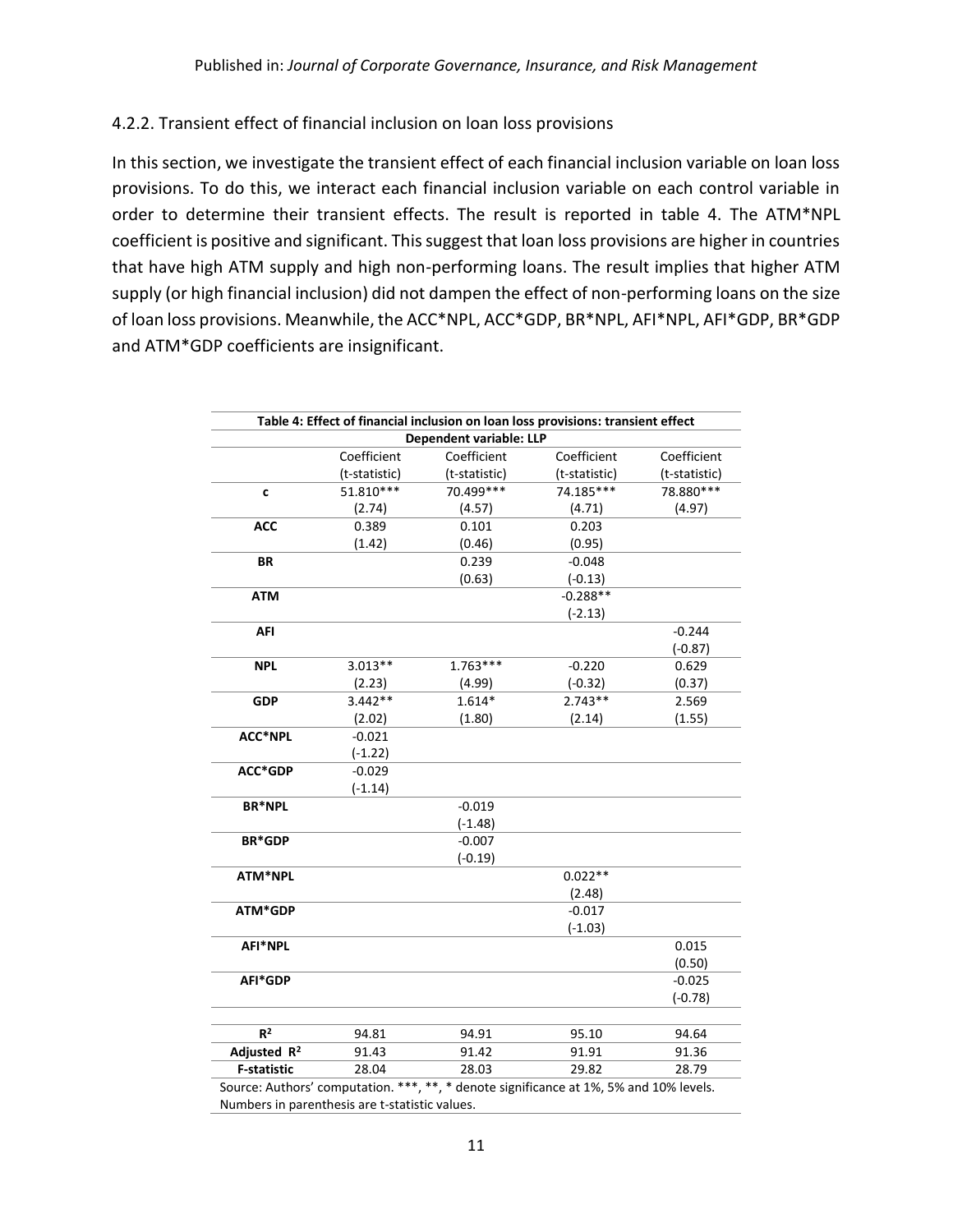# 4.2.3. Effect of financial inclusion on non-performing loans

In this section, we examine the effect of the individual financial inclusion variables on nonperforming loans. The result in column 1 of table 5 show that the ACC coefficient is positive and significant. This suggests that greater formal account ownership is associated with higher nonperforming loans. This implies that as more people own formal accounts, non-performing loans are likely to increase. The BR and ATM coefficients are statistically insignificant in column 1. This indicates that the number of bank branch and automated teller machines do not significantly affect the size of non-performing loans.

Further, we perform some interaction analysis to determine whether the individual financial inclusion variables have some joint effect, and transient effect, on non-performing loans. The result is reported in column 2 and 3. The ACC\*ATM\*GDP coefficient is positive and significant. The result suggests that greater formal account ownership, ATM supply and economic prosperity jointly increase the size of non-performing loans rather than reduce it. Similarly, ACC\*BR\*GDP coefficient is positive and significant. The result suggests that greater formal account ownership, increase in branch supply and economic prosperity jointly increase non-performing loans rather than reduce it. The ACC\*BR\*ATM\*GDP coefficient is negative and significant. This implies that non-performing loans are fewer in countries that experience economic boom and high levels of financial inclusion which is achieved through the combined use of greater formal account ownership, increase in bank branch supply and greater ATM supply.

|                         |               | Table 5: Effect of financial inclusion on non-performing loans |               |               |  |  |  |  |
|-------------------------|---------------|----------------------------------------------------------------|---------------|---------------|--|--|--|--|
| Dependent variable: NPL |               |                                                                |               |               |  |  |  |  |
|                         | $\mathbf{1}$  | $\overline{2}$                                                 | 3             | 4             |  |  |  |  |
|                         | Coefficient   | Coefficient                                                    | Coefficient   | Coefficient   |  |  |  |  |
|                         | (t-statistic) | (t-statistic)                                                  | (t-statistic) | (t-statistic) |  |  |  |  |
| C                       | $-4.246$      | $-4.974$                                                       | 5.635         | 5.490         |  |  |  |  |
|                         | $(-0.66)$     | $(-0.63)$                                                      | (0.73)        | (0.95)        |  |  |  |  |
| <b>ACC</b>              | $0.229**$     | $0.238**$                                                      | 0.154         |               |  |  |  |  |
|                         | (2.57)        | (2.11)                                                         | (1.55)        |               |  |  |  |  |
| <b>BR</b>               | $-0.193$      | $-0.188$                                                       | $-0.454**$    |               |  |  |  |  |
|                         | $(-1.26)$     | $(-1.20)$                                                      | $(-2.56)$     |               |  |  |  |  |
| <b>ATM</b>              | $-0.022$      | $-0.019$                                                       | $-0.003$      |               |  |  |  |  |
|                         | $(-0.42)$     | $(-0.35)$                                                      | $(-0.05)$     |               |  |  |  |  |
| <b>AFI</b>              |               |                                                                |               | $-0.004$      |  |  |  |  |
|                         |               |                                                                |               | $(-0.04)$     |  |  |  |  |
| <b>GDP</b>              | $0.567**$     | 0.170                                                          | $-0.755$      | $-0.418$      |  |  |  |  |
|                         | (2.32)        | (0.23)                                                         | $(-1.29)$     | $(-0.62)$     |  |  |  |  |
| ACC*GDP                 |               | $-0.004$                                                       |               |               |  |  |  |  |
|                         |               | $(-0.26)$                                                      |               |               |  |  |  |  |
| <b>BR*GDP</b>           |               | 0.017                                                          |               |               |  |  |  |  |
|                         |               | (1.01)                                                         |               |               |  |  |  |  |
| ATM*GDP                 |               | 0.005                                                          |               |               |  |  |  |  |
|                         |               | (0.49)                                                         |               |               |  |  |  |  |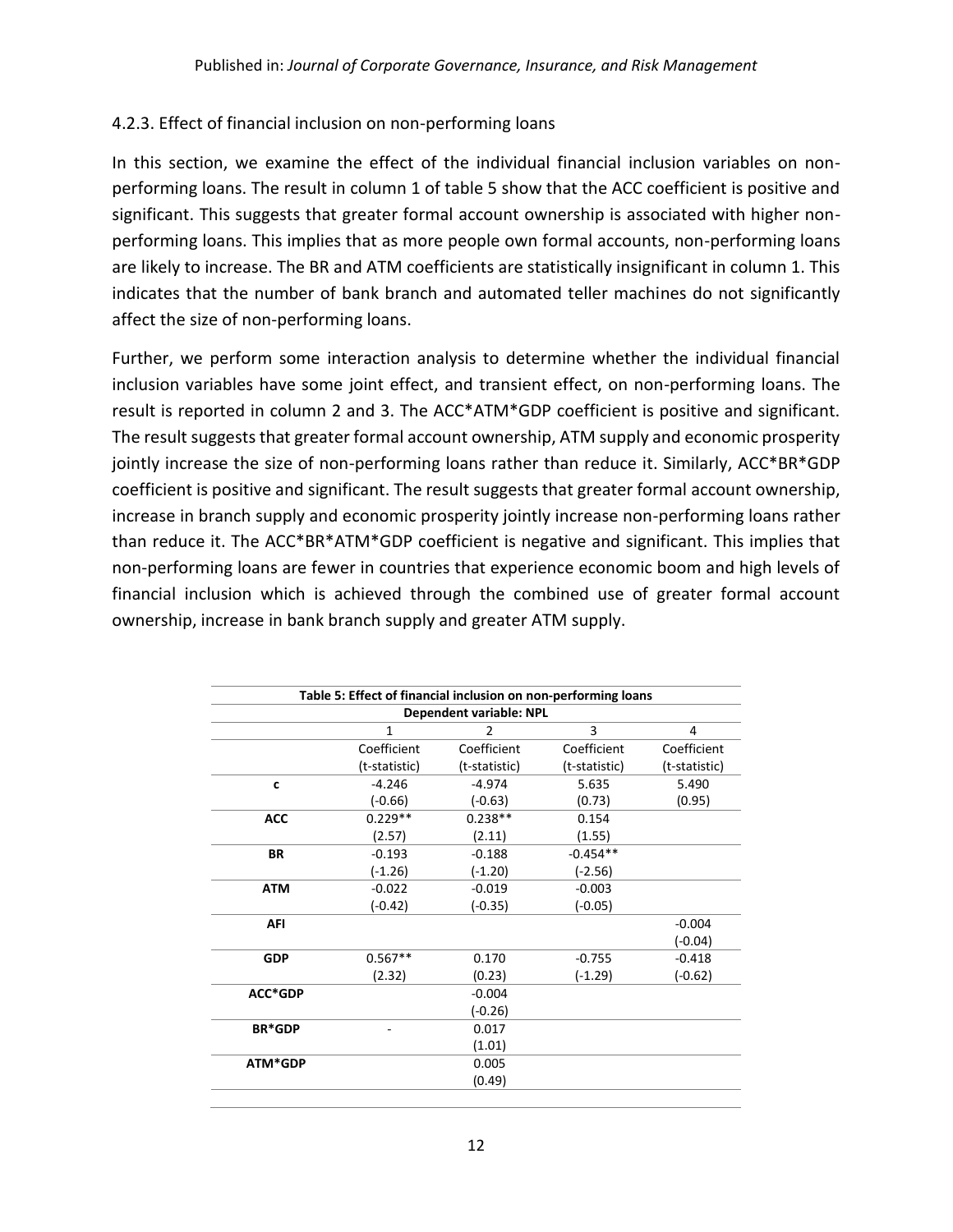#### Published in: *Journal of Corporate Governance, Insurance, and Risk Management*

| ACC*ATM*GDP             |       |                      | $0.0002*$   |        |  |  |
|-------------------------|-------|----------------------|-------------|--------|--|--|
|                         |       |                      | (1.79)      |        |  |  |
| ACC*BR*GDP              |       |                      | $0.001***$  |        |  |  |
|                         |       |                      | (2.72)      |        |  |  |
| <b>BR*ATM*GDP</b>       |       |                      | 0.001       |        |  |  |
|                         |       |                      | (1.14)      |        |  |  |
| ACC*BR*ATM*GDP          |       |                      | $-0.0002**$ |        |  |  |
|                         |       |                      | $(-2.57)$   |        |  |  |
| AFI*GDP                 |       |                      |             | 0.019  |  |  |
|                         |       |                      |             | (1.51) |  |  |
| R <sup>2</sup>          | 78.83 | 79.17                | 80.92       | 77.53  |  |  |
| Adjusted R <sup>2</sup> | 66.22 | 65.60                | 68.12       | 64.56  |  |  |
| <b>F-statistic</b>      | 6.25  | 6.32<br>5.84<br>5.97 |             |        |  |  |

Source: Authors' computation. \*\*\*, \*\*, \* denote significance at 1%, 5% and 10% levels. Numbers in parenthesis are t-statistic values.

## **5. Conclusion**

In this paper, we examined the impact of financial inclusion on bank non-performing loans and loan loss provisions. The result showed that greater formal account ownership is associated with high non-performing loans. Also, loan loss provisions are lower in countries that have high levels of financial inclusion. Furthermore, non-performing loans are fewer in countries that experience economic boom and high levels of financial inclusion which is achieved through the combined use of greater formal account ownership, increase in bank branch supply and greater ATM supply.

The findings have policy implications. Policy makers should focus on further improvement in financial inclusion in good times because it has positive benefits for bank non-performing loans and loan loss provisions. Policy makers in several countries should strive to promote formal account ownership, availability of bank branches and ATM supply not only to reduce the level of financial exclusion but also to complement existing macro prudential policies towards enhancing bank stability. The main limitation of the study is that the sample period is narrow. This is because the World Bank's financial inclusion data often have a short time span. Future studies can examine the effect of financial inclusion on bank's risk-taking. Future studies can also explore the impact of financial inclusion on other indicators of bank stability other than non-performing loans and loan loss provisions such as capital adequacy ratio and insolvency risk.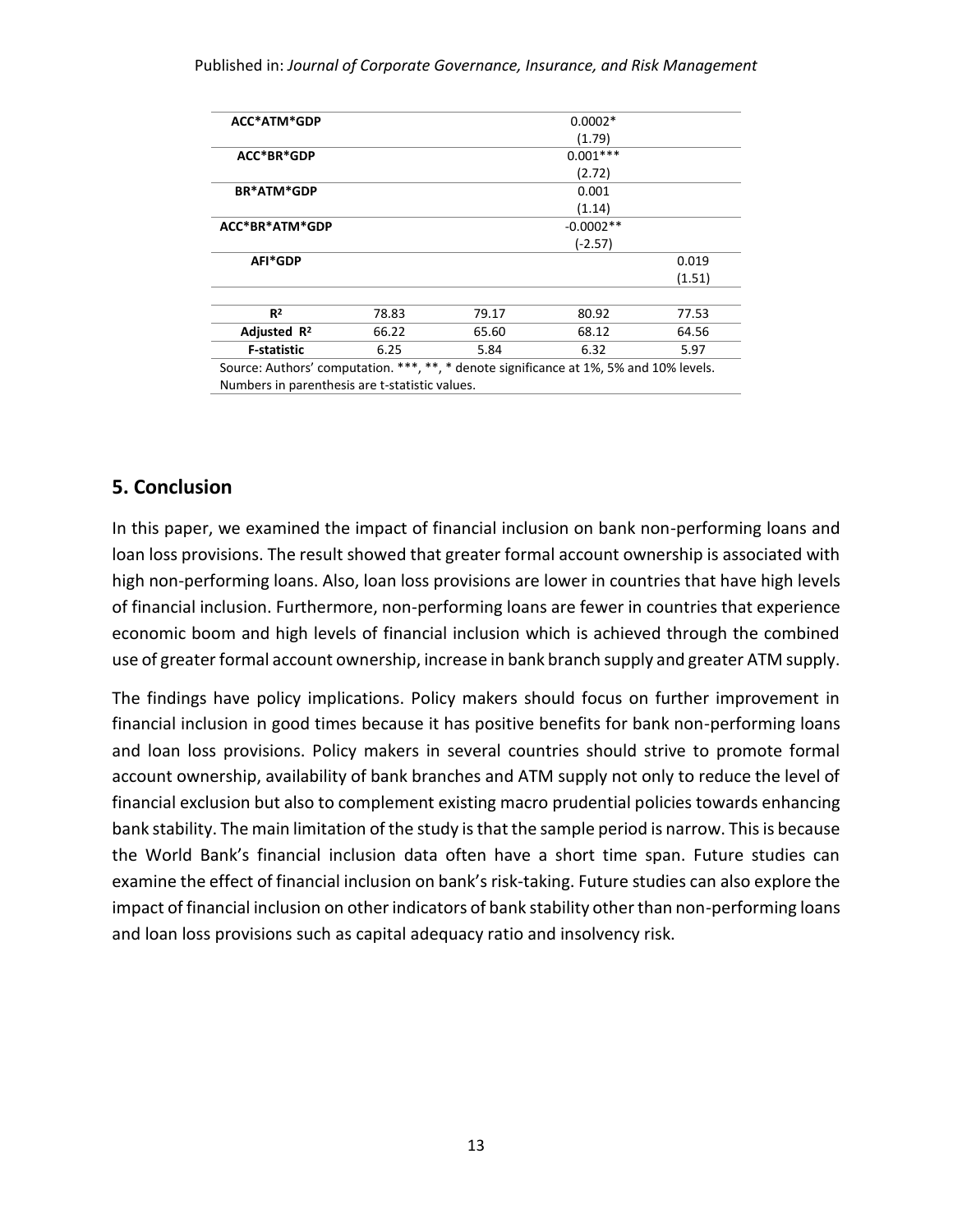# **Reference**

Ahamed, M. M., & Mallick, S. K. (2019). Is financial inclusion good for bank stability? International evidence. Journal of Economic Behavior & Organization, 157, 403-427.

Bhat, G., Ryan, S. G., & Vyas, D. (2019). The implications of credit risk modeling for banks' loan loss provisions and loan-origination procyclicality. Management Science, 65(5), 2116-2141.

Boudriga, A., Taktak, N. B., & Jellouli, S. (2009). Banking supervision and nonperforming loans: a cross‐country analysis. Journal of financial economic policy, 1(4), 286-318.

Caporale, G. M., Alessi, M., Di Colli, S., & Lopez, J. S. (2018). Loan loss provisions and macroeconomic shocks: Some empirical evidence for italian banks during the crisis. Finance Research Letters, 25, 239-243.

Chauvet, L., & Jacolin, L. (2017). Financial inclusion, bank concentration, and firm performance. World Development, 97, 1-13.

Chen, F. W., Feng, Y., & Wang, W. (2018). Impacts of financial inclusion on non-performing loans of commercial banks: Evidence from China. Sustainability, 10(9), 3084.

Danisman, G. O., Demir, E., & Ozili, P. (2021). Loan loss provisioning of US banks: Economic policy uncertainty and discretionary behavior. International Review of Economics & Finance, 71, 923- 935.

Emara, N., & El Said, A. (2021). Financial inclusion and economic growth: The role of governance in selected MENA countries. International Review of Economics & Finance.

Floro, D. (2010). Loan loss provisioning and the business cycle: Does capital matter? Evidence from Philippine banks. Bank for International Settlements.

García, M. J. R., & José, M. (2016). Can financial inclusion and financial stability go hand in hand. Economic Issues, 21(2), 81-103.

Han, R., & Melecky, M. (2013). Financial inclusion for financial stability: Access to bank deposits and the growth of deposits in the global financial crisis. The World Bank.

Hannig, A., & Jansen, S. (2010). Financial inclusion and financial stability: Current policy issues.

Kumar, V., Thrikawala, S., & Acharya, S. (2021). Financial inclusion and bank profitability: Evidence from a developed market. Global Finance Journal, 100609.

Léon, F., & Zins, A. (2020). Regional foreign banks and financial inclusion: Evidence from Africa. Economic Modelling, 84, 102-116.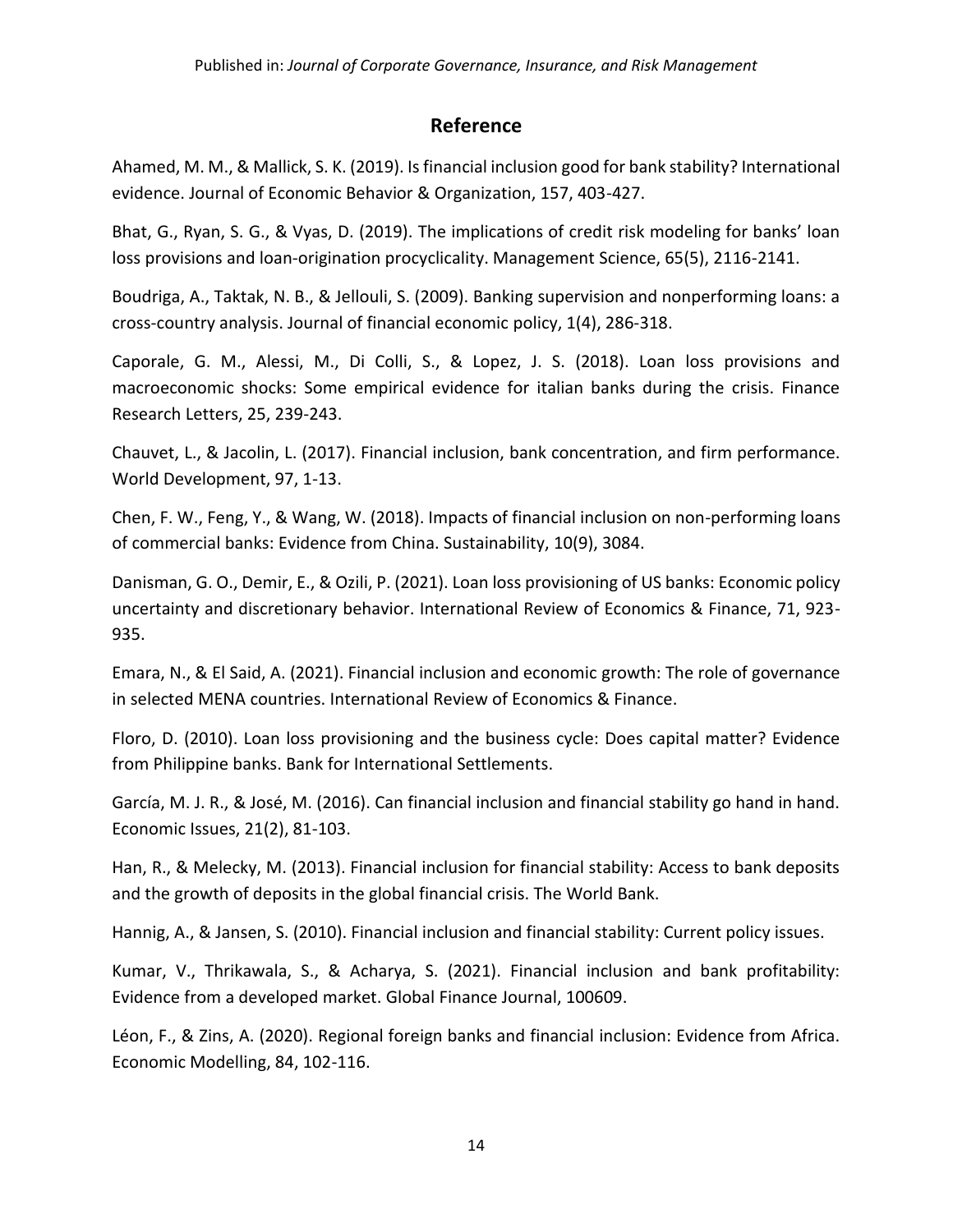Markose, S., Arun, T., & Ozili, P. (2020). Financial inclusion, at what cost? Quantification of economic viability of a supply side roll out. The European Journal of Finance, 1-27.

Morgan, P., & Pontines, V. (2014). Financial stability and financial inclusion.

Musau, S., Muathe, S., & Mwangi, L. (2018). Financial inclusion, bank competitiveness and credit risk of commercial banks in Kenya. International Journal of Financial Research, 9(1), 203-218.

Muthia, F., Raneo, A. P., & Andaiyani, S. (2019). Financial Inclusion and Bank Efficiency in Indonesia. J. Advanced Res. L. & Econ., 10, 595.

Naumenkova, S., Mishchenko, S., & Dorofeiev, D. (2019). Digital financial inclusion: Evidence from Ukraine. Investment Management and Financial Innovations, 16(3), 194-205.

Neaime, S., & Gaysset, I. (2018). Financial inclusion and stability in MENA: Evidence from poverty and inequality. Finance Research Letters, 24, 230-237.

Nkusu, M. (2011). Nonperforming loans and macrofinancial vulnerabilities in advanced economies. IMF Working Papers, 1-27.

Owen, A. L., & Pereira, J. M. (2018). Bank concentration, competition, and financial inclusion. Review of development finance, 8(1), 1-17.

Ozili, P. K. (2017). Bank earnings smoothing, audit quality and procyclicality in Africa: the case of loan loss provisions. Review of Accounting and Finance.

Ozili, P. K., & Outa, E. (2017). Bank loan loss provisions research: A review. Borsa Istanbul Review, 17(3), 144-163.

Ozili, P. K. (2018). Impact of digital finance on financial inclusion and stability. Borsa Istanbul Review, 18(4), 329-340.

Ozili, P. K. (2020, January). Financial inclusion research around the world: A review. In Forum for social economics (pp. 1-23). Routledge.

Ozili, P. K. (2021a) Has financial inclusion made the financial sector riskier? Journal of Financial Regulation and Compliance.

Ozili, P. K. (2021b). Financial inclusion in Nigeria: an overview. International Journal of Banking and Finance, Forthcoming.

Ozili, P. K. (2021c). Banking sector earnings management using loan loss provisions in the Fintech era. International Journal of Managerial Finance.

Ozili, P.K. (2021). Financial inclusion and business cycles. Journal of Financial Economic Policy, 13 (2) 180-199.